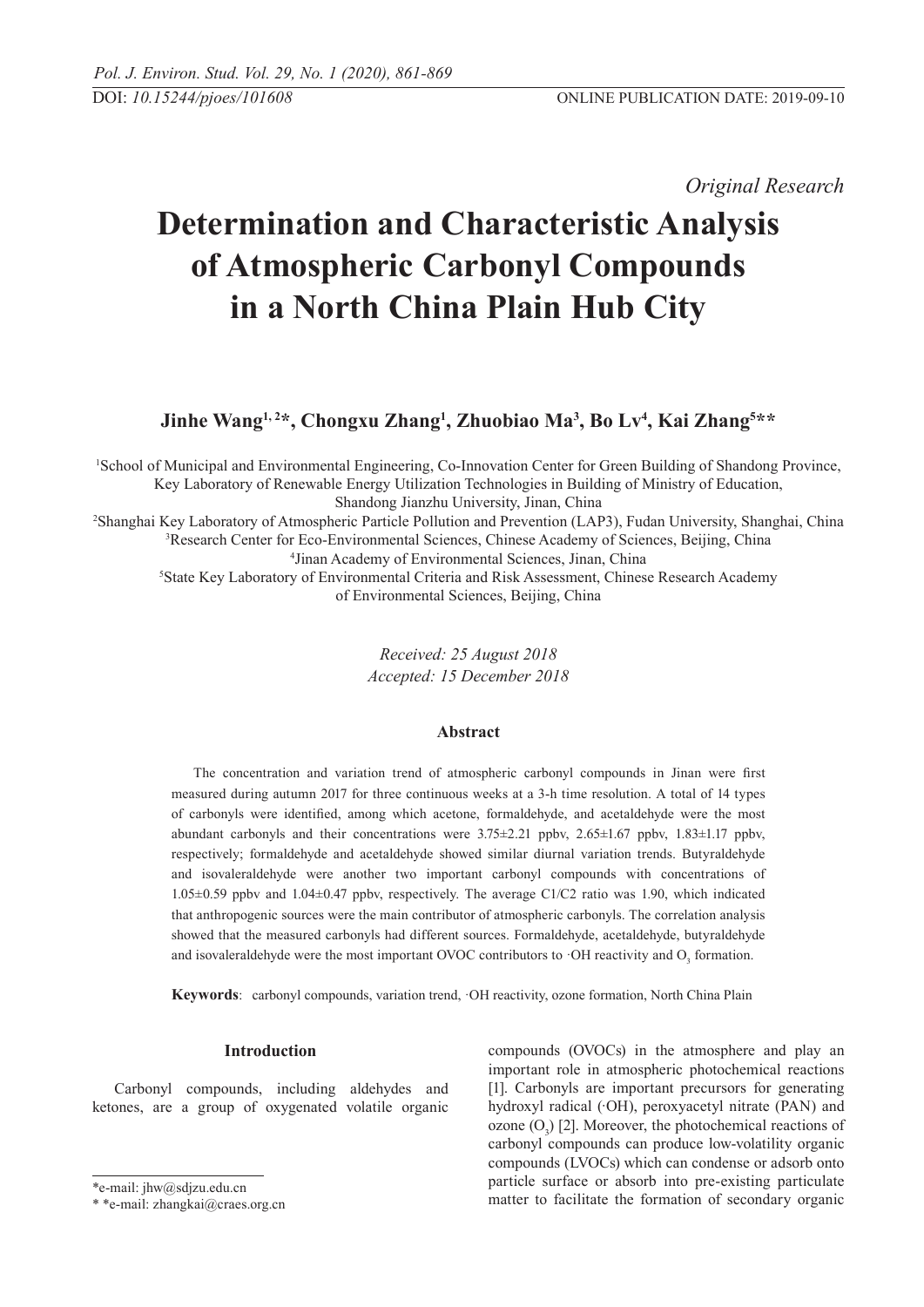aerosols (SOAs). These secondary processes seriously affect the whole tropospheric atmospheric oxidation tendency [3, 4]. The sources of carbonyl compounds are divided into primary emissions and secondary formation; primary sources include vehicle exhaust emissions, industrial emissions, biomass burning and plant emissions, while secondary formation is mainly due to photochemical reactions [2,5]. Carbonyl compounds have a direct negative effect on human health, and formaldehyde has already been classified as a human carcinogen by the International Agency for Research on Cancer (IARC) [6], which can lead to severe cancers like nasopharyngeal cancer. In addition, acetaldehyde has also been listed as a suspected human carcinogen [7].

Because of the negative environmental and health effects, carbonyl compounds have been of wide concern [8-11], Jiang et al. [12] studied the concentration levels and variations of carbonyl compounds in Orléans, France (a semi-urban site), while Wang et al. [2] analyzed the source of carbonyl compounds in a rural area of the Yangtze River Delta. At present, most domestic studies in China have focused on the Yangtze River Delta, Pearl River Delta and Beijing City. Jinan, the capital city of Shandong Province (among the top three provinces of China in terms of economic volume), is a regional hub city characterized by advanced manufacturing and chemical industries, and is located in the heartland of the North China Plain (NCP). Jinan is one of the most polluted cities in China in terms of air pollution and also a major city in the air pollution transmission channel for

the Jing-Jin-Ji Metropolitan Region (Beijing City-Tianjin City-Hebei Province, the largest urbanized region in China, even in the world), due to its rapid industrial development and heavy traffic volume. Strict policy and measures have been conducted in recent years by central and local governments to control atmospheric particle pollution in Jing-Jin-Ji and the greater NCP region, including Jinan City, and have subsequently achieved good results, which led to a decreasing trend of particle concentrations in the atmosphere. However, the atmospheric ozone concentration showed an obvious ongoing rising trend during the same period, which was closely linked to increasing concentrations of VOCs in the atmosphere – especially atmospheric carbonyls (OVOCs). At present, more and more attention has been given to VOC measurement and ozone control in NCP regional hub cities like Jinan City. Although Zhang et al. [13] and Liu et al. [14] studied the pollution characteristics of typical non-methane hydrocarbons (NMHCs) in Jinan, no literatures has reported atmospheric carbonyl compounds in Jinan. Even in other large cities of the NCP region there are still very few studies on atmospheric carbonyls – especially for long-term measurement with high temporal resolution. Therefore, it is of significant importance to study the pollution characteristics, sources and photochemical reactivities of atmospheric carbonyl compounds in Jinan for a longer period with higher time resolution. This study presented the concentration level and variation trends of atmospheric carbonyls in Jinan in autumn 2017 at a higher time resolution of 3 hours for 3 continuous



Fig. 1. Location of sampling site in Jinan.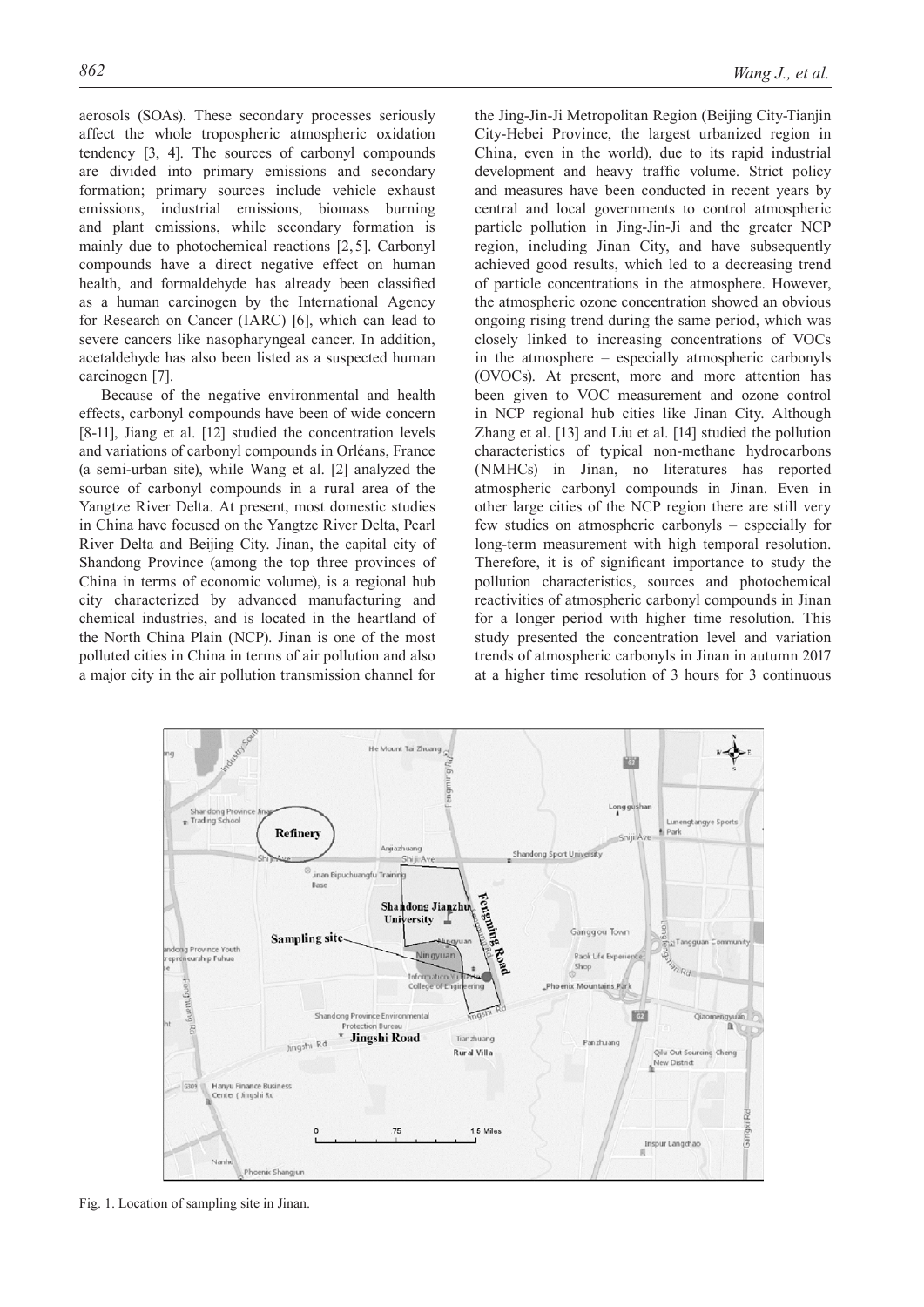weeks, then analyzed their possible sources and determined their photochemical reactivities from aspects of  $\cdot$ OH reactivity and  $O_3$  formation. The findings will help to further understand the atmospheric pollution status in NCP region in terms of OVOC pollution and  $O<sub>3</sub>$  control, and thus contribute to relevant research field and environmental protection policy formulation as well.

## **Material and Methods**

## Sampling Site and Time

The sampling site was on the roof of a six-storey classroom building (approximately 20m above the ground) on the campus of Shandong Jianzhu University (E 117.19, N 36.68) in eastern urban Jinan (Fig. 1; the official air quality monitoring station affiliated with Shandong Provincial Department of Environmental Protection is also located on the same roof). The campus where the sampling site located is close to Jingshi Road (a 10-lane main road) on the south side and adjacent to Fengming Road (an eight-lane main road) on the east side, so the traffic is heavy – especially during rush hours. The campus is rich in vegetation, and the surroundings are mainly residential areas except for a large oil refinery 2 km to the northwest. The measurement campaign was conducted from September 7<sup>th</sup> to 29<sup>th</sup>, 2017.

#### Sampling Methods and Analysis

The sampling and analysis of atmospheric carbonyls were strictly in accordance with the EPA Method TO-11A [15]. The air samples were collected by 2,4-dinitrophenylhydrazine (DNPH)-coated cartridges with a front-set ozone scrubber to eliminate  $O_3$  interference. Every day from 7:00 to 22:00, each sample was collected every three hours with sampling flow of 0.8 L/min, and one sample with flow of 0.2 L/min was collected during the night for eight hours (22:00-6:00). Meanwhile, one laboratory blank and one field blank were collected each day and a total of 176 samples were obtained for the campaign. Samples were sealed and stored at 4ºC in a refrigerator, and then analyzed by HPLC. The UV detector has a wavelength of 360 nm. Separation column was Inertsil ODS-P C18 column (5  $\mu$ m, 4.6  $\times$  250 mm). Gradient elution was used, and the mobile phase was water and acetonitrile. The types of carbonyls were determined at concentration range of 0.02-1.50 µg/ml, covering the actual concentration range of carbonyl compounds in the atmosphere.

## **Results and Discussion**

#### Weather Conditions and Air Quality Parameters

During the campaign, the concentrations of  $SO_2$ , CO,  $NO_2$ ,  $O_3$  and  $PM_{2.5}$  were also collected by online monitoring instruments (Thermo Series) at the sampling site. The meteorological parameters (temperature, relative humidity, wind speed, wind direction and pressure) were measured by automatic weather station. The average temperature was 23.5±3.9ºC (range: 15.0-38ºC), and the average atmospheric pressure was 1025.62±2.42 hPa. The remaining parameters are shown in Fig. 2.

## Concentrations of Atmospheric Carbonyls

14 types of carbonyls were identified in the ambient air of Jinan, and their mean concentrations were listed in Table 1, including formaldehyde, acetaldehyde, acetone, butyraldehyde, benzaldehyde,



Fig. 2. Time series of total carbonyls, related gases, particles and meteorological parameters in Jinan from 7 to 29 Sept. 2017.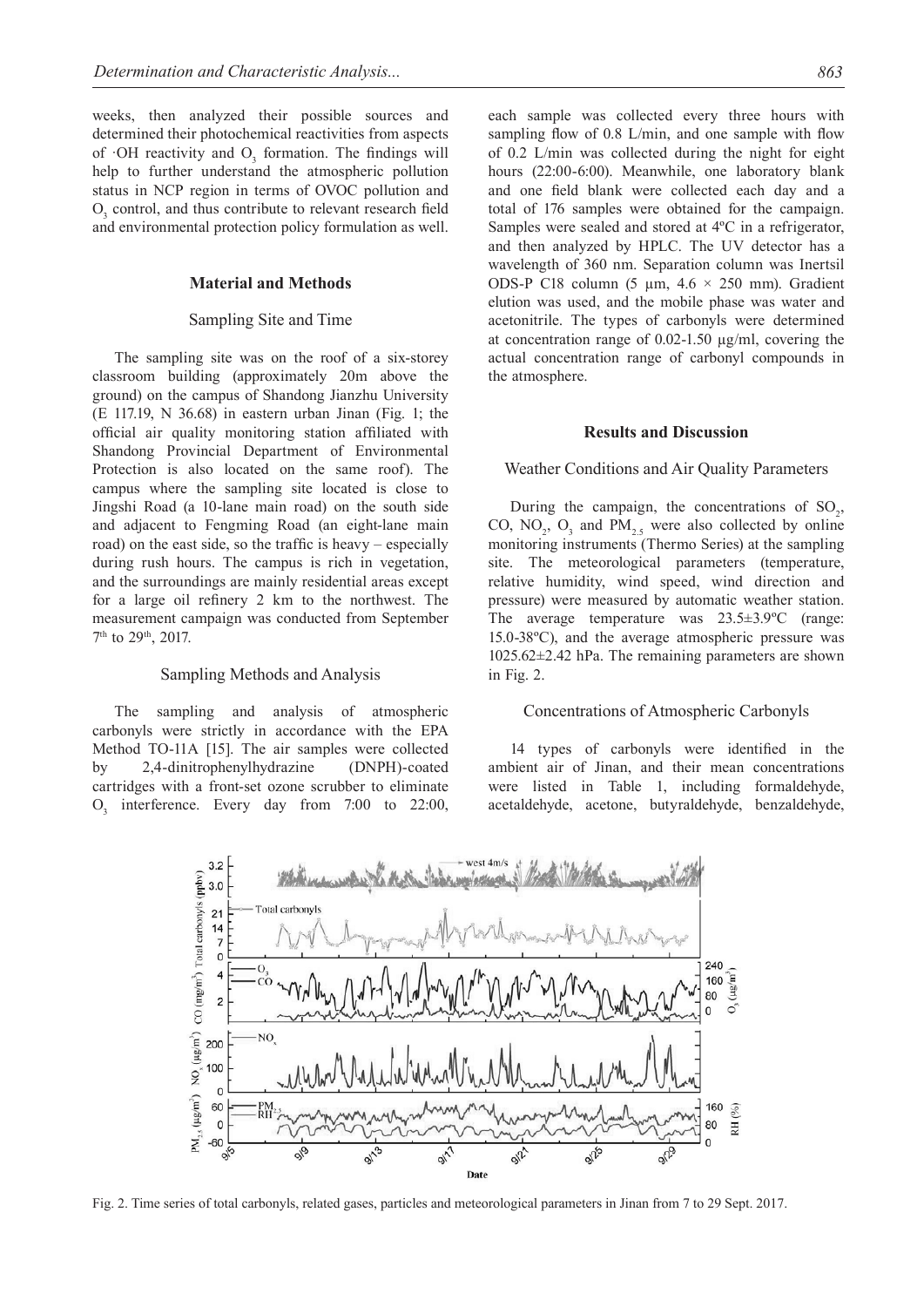| Compound                 | $Mean \pm SD$<br>(ppbv) | <b>MIR</b><br>(g O <sub>3</sub> /g VOCs) | $K^{OH*10^{12}}$<br>(cm <sup>3</sup> /(molecule·s)) | <b>OFP</b><br>$(\mu g \cdot m^{-3})$ | $L_{\text{OH}}$<br>$(S^{-1})$ |
|--------------------------|-------------------------|------------------------------------------|-----------------------------------------------------|--------------------------------------|-------------------------------|
| Formaldehyde             | $2.65 \pm 1.67$         | 9.46                                     | 9.37                                                | 30.74                                | 0.61                          |
| Acetaldehyde             | $1.83 \pm 1.17$         | 6.54                                     | 15.00                                               | 20.74                                | 0.65                          |
| Acetone                  | $3.75 \pm 2.21$         | 0.36                                     | 0.17                                                | 3.14                                 | 0.02                          |
| Butyraldehyde            | $1.05 \pm 0.59$         | 5.28                                     | 24.00                                               | 16.17                                | 0.62                          |
| Isovaleraldehyde         | $1.04 \pm 0.47$         | 4.42                                     | 27.00                                               | 16.09                                | 0.69                          |
| Propionaldehyde          | $0.46 \pm 0.26$         | 7.08                                     | 20.00                                               | 7.78                                 | 0.23                          |
| o-Tolualdehyde           | $0.26 \pm 0.14$         | $\overline{\phantom{a}}$                 | 18.00                                               | $\overline{a}$                       | 0.11                          |
| Valeraldehyde            | $0.27 \pm 0.13$         | 4.42                                     | 28.00                                               | 4.18                                 | 0.19                          |
| Hexaldehyde              | $0.19 \pm 0.11$         | 3.79                                     | 9.58                                                | 2.88                                 | 0.04                          |
| Crotonaldehyde           | $0.16 \pm 0.08$         | $\overline{\phantom{a}}$                 | $\overline{\phantom{0}}$                            | $\overline{a}$                       |                               |
| Benzaldehyde             | $0.11 \pm 0.06$         | $-0.57$                                  | 12.00                                               | $-0.27$                              | 0.03                          |
| m-Tolualdehyde           | $0.08 \pm 0.04$         |                                          | 17.00                                               |                                      | 0.03                          |
| 2,4-Dimethylbenzaldehyde | $0.06 \pm 0.04$         |                                          | $\overline{\phantom{0}}$                            | ٠                                    |                               |
| Acrolein                 | $0.05 \pm 0.02$         | 7.45                                     | $\overline{\phantom{0}}$                            | 0.93                                 |                               |
| Total                    | $9.72 \pm 3.56$         |                                          |                                                     |                                      |                               |

Table 1. Concentrations and photochemical properties of the measured carbonyls in Jinan.

Note: " - " means there are no available rates for this compound. "SD" means standard deviation.

o-tolualdehyde, hexaldehyde, 2,4-dimethylbenzaldehyde, propionaldehyde, valeraldehyde, isovaleraldehyde, m-tolualde, crotonaldehyde and acrolein. Acrolein and o-tolualdehyde were detected in only 5 samples, and crotonaldehyde was detected in 11 samples. The total concentration of carbonyl compounds was  $9.72\pm3.56$  ppb, in which acetone is the most abundant species  $(3.75 \pm 2.21$  ppbv), which contributed 31.3% of total carbonyls (Fig. 3), followed by formaldehyde at  $2.65 \pm 1.67$  ppby, acetaldehyde is the third-ranked abundant species with concentration of 1.83±1.17 ppbv, and formaldehyde and acetaldehyde accounted for 22.17% and 15.32% of total measured carbonyls, respectively. Acetone, formaldehyde and acetaldehyde collectively accounted for 68.79% of total ambient carbonyls, which were consistent with previous studies [16]. One of the reasons for the higher concentration of acetone in the atmosphere was the much longer lifetime before it was removed by photolysis (about 60 days) and ·OH reaction (about 53 days), meanwhile, formaldehyde has a lifetime of 1.2 days due to reaction with ·OH radicals and 4 hours by photolysis and acetaldehyde has a lifetime of 8.8 h due to reaction with ·OH radicals and 6 days by photolysis [1, 17]. Acetone, therefore, stays in the atmosphere much longer than formaldehyde and acetaldehyde, which makes it the most abundant species of the measured OVOCs.

It is noteworthy that both the concentration of butyraldehyde (1.05±0.59 ppbv) and isovaleraldehyde

 $(1.04\pm0.47)$  ppbv) were very high compared with the other remaining nine carbonyls, accounting for 8.77% and 8.66% of total carbonyls, respectively. However, the remaining nine types of carbonyl compounds only accounted for 13.78% of the total measured carbonyls. Butyraldehyde is mainly produced by photochemical oxidation of n-butene, while isovaleraldehyde is primarily produced from the chemical degradation of 3-methyl-1-butene [18], and they all are used to serve as raw materials for organic synthesis. Butyraldehyde, n-butene, isovaleraldehyde and 3-methyl-1-butene



Fig. 3. Compositions of measured carbonyl compounds in Jinan.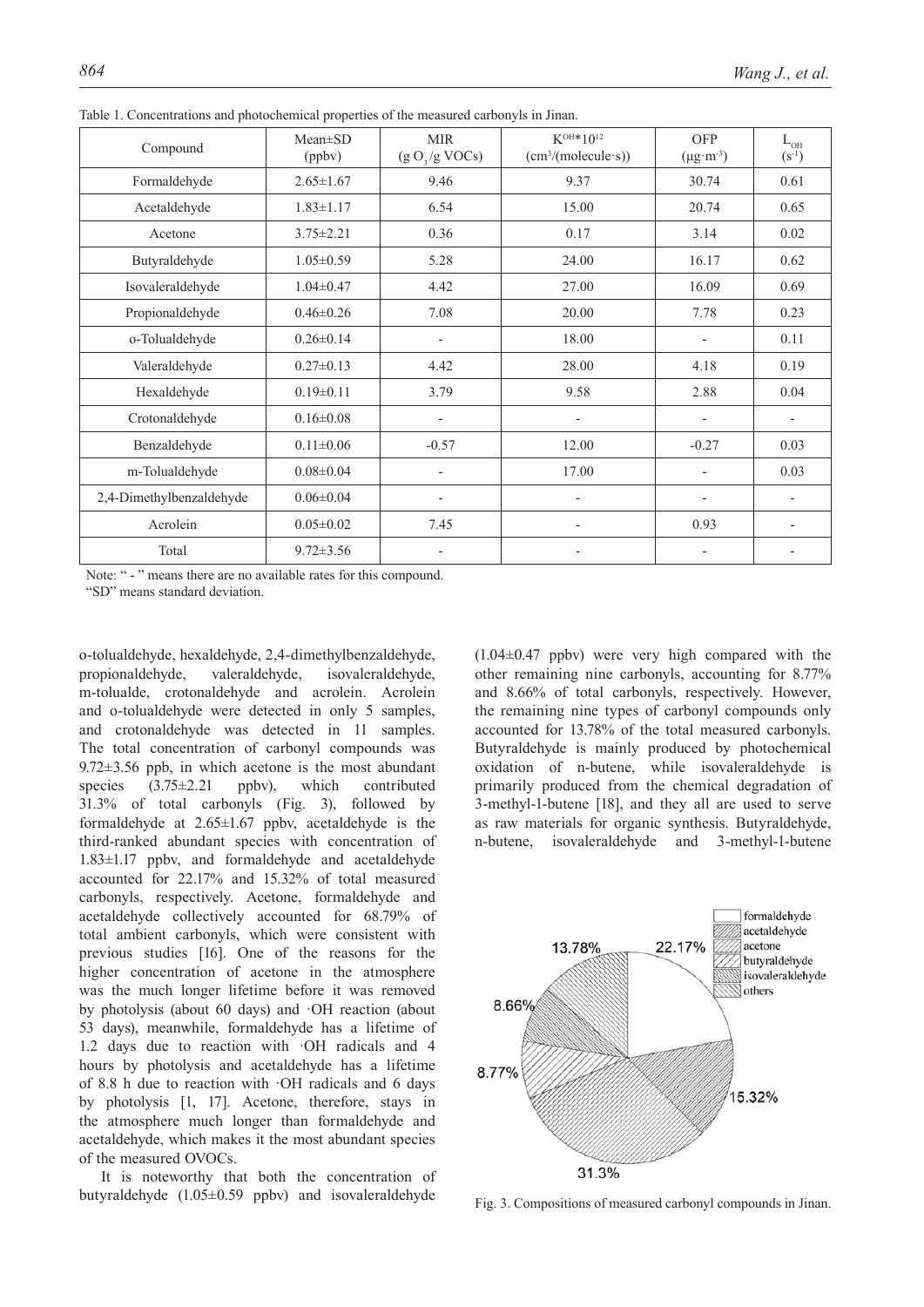| <b>Sites</b>    |                   | Type of site | Formaldehyde | Acetaldehyde<br>Acetone |                          | Period              | Ref.       |  |
|-----------------|-------------------|--------------|--------------|-------------------------|--------------------------|---------------------|------------|--|
| Jinan           |                   | Urban        | 3.25         | 3.17                    | 8.37                     | Sep. 2017           | This study |  |
| Beijing         |                   | Urban        | 5.9          | 6.6                     | 13.1                     | autumn 2008         | $[26]$     |  |
|                 |                   |              | 8.3          | 9.8                     | 22.1                     | autumn 2009         |            |  |
|                 | Shanghai<br>Urban |              | 6.82         | 8.24                    | 9.64                     | Oct. 2007           | $[27]$     |  |
| Guangzhou       |                   | Urban        | 4.78         | 7.09                    | 8.48                     | autumn 2005         | $[28]$     |  |
| Guiyang         |                   | Urban        | 4.8          | 5.7                     | 5.1                      | Dec. 2008-Aug. 2009 | $[25]$     |  |
| Hong Kong       | TW                | Urban        | 3.55         | 3.95                    | $\overline{\phantom{a}}$ |                     | $[20]$     |  |
|                 | <b>TMS</b>        | Mountain     | 3.31         | 2.51                    | $\overline{\phantom{a}}$ | Sep.-Oct. 2010      |            |  |
| Orléans, France |                   | Semi-urban   | 2.79         | 1.19                    | 5.28                     | Oct. 2010           | $[12]$     |  |
| Madrid, Spain   |                   | Forest park  | 0.64         | 1.01                    | 2.11                     | Oct. 2010           | $[21]$     |  |
| Yantai          |                   | Coastal city | 1.43         | 2.33                    | $\overline{\phantom{a}}$ | Jan. 2011           | $[22]$     |  |
| Qinzhou         |                   | Coastal city | 3.00         | 2.96                    | 1.94                     | Oct. 2011           | $[23]$     |  |
| Longmen         |                   | Rural        | 2.40         | 2.46                    | 2.13                     | Aug. 2012-Jan. 2013 | $[24]$     |  |

Table 2. Comparison of major carbonyls with other sites (unit: μg·m-3).

Note: TW:Tsuen Wan; TMS: Mt. Tai Mo Shan; " - " means there are no available concentrations.

have short lifetimes of 9.6 hours, 7.37 hours, 8.3 hours, and 7.3 hours, respectively, due to fast reaction with OH radicals, assuming the average ambient  $\cdot$ OH concentration at  $\sim$ 1.2  $\times$  10<sup>6</sup> molecules cm<sup>-3</sup>. Therefore, the high concentrations of butyraldehyde and isovaleraldehyde may be due to the presence of local emission sources, such as the large refinery in the vicinity of the sampling site, which produces more than 50 kinds of chemical products, including gasoline, kerosene, diesel, liquefied petroleum gas, light oil, etc.

Table 2 listed the concentrations of formaldehyde, acetaldehyde and acetone in Jinan and other sites. The unit has been converted from ppbv to  $\mu$ g m<sup>-3</sup> since no molar concentrations were expressed in the reference papers [19]. The concentrations of formaldehyde and acetaldehyde in Jinan were comparable with that in Hong Kong [20], but higher than that in foreign cities (in Spain and France) [12, 21]. It was also higher than coastal cities such as Qinzhou and Yantai [22, 23] of China. The concentration of acetone in Jinan is higher than that in rural and forest areas [24], especially in the similar mountainous area of Guiyang [25]. Compared with mega cities affected by photochemical smog processes, such as Beijing, Shanghai and Guangzhou [26-28], the concentration levels of formaldehyde and acetaldehyde in Jinan were much lower.

## Diurnal Variation of Atmospheric Carbonyls

Fig. 4 showed diurnal variations of major atmospheric carbonyls in Jinan. Accounting for 68.79% of the total measured carbonyl compounds, acetone, formaldehyde and acetaldehyde are the main object of research. The diurnal variation trends of formaldehyde and acetaldehyde were similar. The first peak of these two kinds of aldehydes appeared in the morning (7:00-10:00), then formaldehyde and acetaldehyde reached their second peak in the afternoon (16:00- 19:00), suggesting that motor vehicle exhaust during rush hours in the morning and evening contributed to the peak of formaldehyde and acetaldehyde besides other contributions from photo-oxidation of VOCs. Interestingly, formaldehyde and acetaldehyde's minimum values appeared in the afternoon (13:00- 16:00). These two aldehydes could be produced by photochemical oxidation reactions [29, 30], and could also act as photochemical reaction reactants [1] to initiate photolysis and ·OH radical reactions; both the



Fig. 4. Mean diurnal cycle of formaldehyde, acetaldehyde and acetone in Jinan in autumn.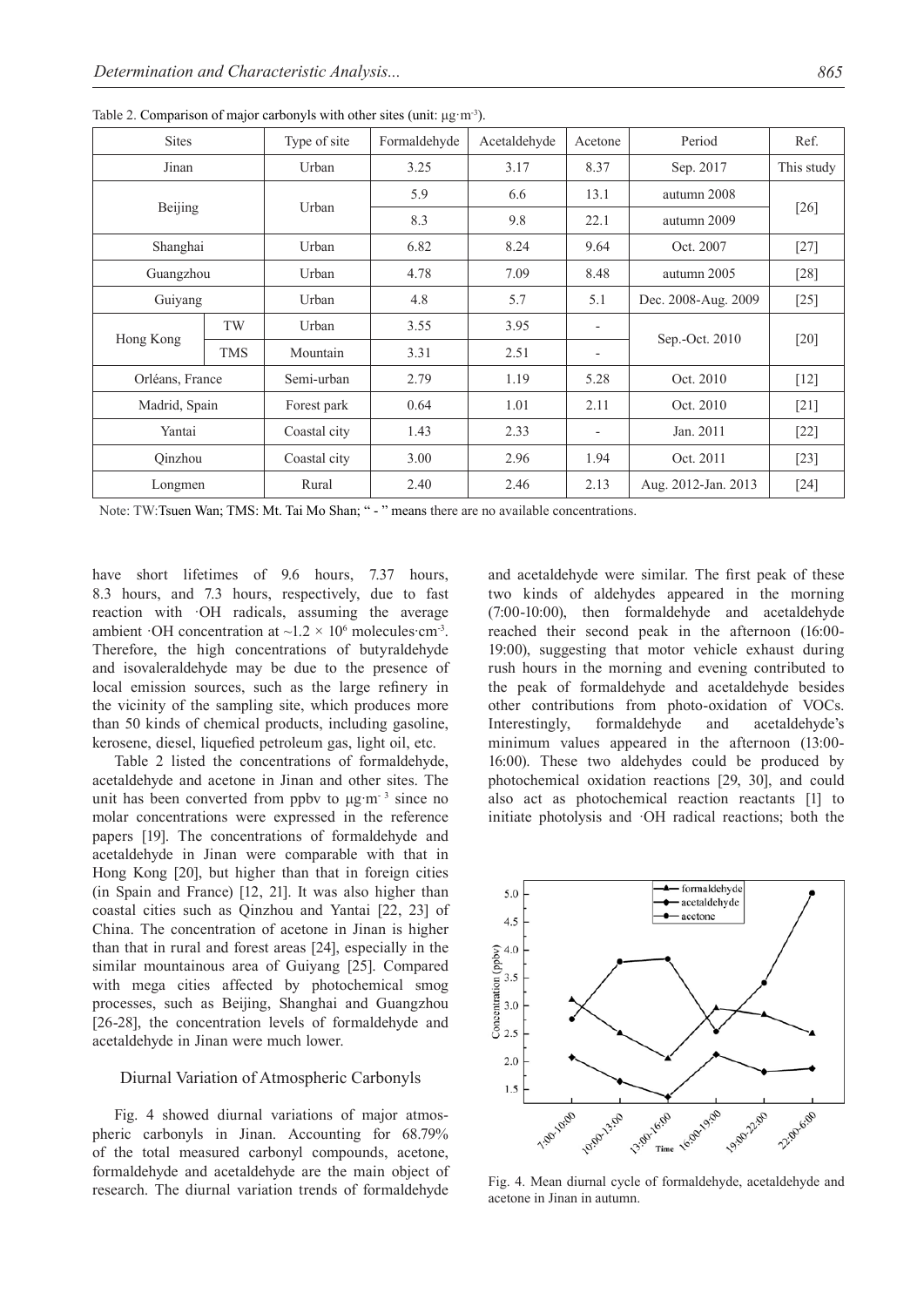solar radiation intensity and atmospheric temperature were higher during the sampling time at noon of September in Jinan, which could speed up the photolysis and ·OH radical reactions of aldehydes and subsequently result in the lower concentration of formaldehyde and acetaldehyde at noon. However, acetone showed peak and continuous high levels during night, and there was only one sample at night (sampling for 6 hours), which meant the time for mass release or formation of acetone could not be exactly determined for this sampling period. During night, solar radiation disappeared but vehicle and industrial emissions persisted, which may cause the concentration of relatively stable carbonyl compounds such as acetone, remaining at higher level, and moreover the lowering atmospheric boundary layer may also help to maintain or increase the concentration of carbonyl compounds during nighttime [26]. The high concentration of acetone during noon may be due to higher ambient temperature during that period, which facilitates the acetone-like organic solvent to evaporate into atmosphere during the production process of the nearby large oil refinery to the northwest.

# Concentration Ratios and Correlation Analysis

The molar ratios of formaldehyde/acetaldehyde (C1/ C2) were determined in 10 sites (Table 3) from literature. The C1/C2 ratio has been widely adopted as an indicator to diagnose the possible sources of formaldehyde. The ratio was 1~2 for urban areas and ~10 for forested areas[8]. A higher C1/C2 ratio implies that the photooxidation of natural hydrocarbons such as isoprene yields more formaldehyde than acetaldehyde [31]. In the present study, the average C1/C2 ratio was 1.90, higher than that in island (1.36) [32], and was similar to that (1.79) in Shanghai [27] and Beijing (1.59) [33], but lower than that in Orléans (2.44) [12], Hong Kong (UST) (2.86) [34], and forested regions (Cibola National Forest, U.S. and Zhangjiajie, China) [11, 35], implying that anthropogenic sources are the main source of carbonyl compounds in the eastern part of urban Jinan.

In order to further investigate sources of carbonyl compounds at the sampling site, Table 4 lists the correlation coefficients between 11 types of carbonyl compounds, finding that the correlation of formaldehyde with most of the remaining carbonyl compounds was low, especially for formaldehyde with acetone, which may be due to the source complexity of carbonyl compounds. For example, formaldehyde not only originates from vehicle emissions, but also can be produced by photooxidation of VOCs; in contrast, acetone was mainly emitted from solvents used in chemical industries, and its atmospheric lifetime was also much longer than other carbonyls. Good correction coefficients between acetaldehyde, propionaldehyde, butyraldehyde and hexaldehyde possibly indicated that they were mainly from emissions of vehicular exhaust because there are two main roads adjacent to the sampling site and the traffic volume is very high.

# Photochemical Reaction Activity

Carbonyl compounds are important intermediates of atmospheric photochemical reactions and play an important role in the photochemical smog process, especially for ozone formation. The contribution of different carbonyl compound to photochemical reactions mainly depends on its photochemical activity. In order to evaluate their contributions to photochemical reactions and ozone formation made by different carbonyls, calculations of  $\cdot$ OH consumption rate  $(L_{OH})$ and ozone formation potential (*OFP*) were performed on the measured carbonyl compounds.  $L_{OH}$  of VOC species is defined by:

Table 3. Comparison of formaldehyde/acetaldehyde concentration ratios in Jinan and other sites.

| Location                     | Type       | $C1/C2$ (ppbv/ppbv) | Period              | Reference  |  |
|------------------------------|------------|---------------------|---------------------|------------|--|
| Orléans, France              | Semi-urban | 2.44                | Oct. 2010-Jul. 2011 | $[12]$     |  |
| Mount Tai                    | Mountain   | 2.74                | Summer 2014         | [18]       |  |
| Cibola National Forest, U.S. | Forested   | 2.3                 | Summer 1997         | $[11]$     |  |
| Zhangjiajie                  | Forested   | 6.67                | Sep.-Nov. 2014      | $[35]$     |  |
| Hong Kong (UST)              | Background | 2.86                | Nov. 2011           | $[34]$     |  |
| Carmen, Mexico               | Island     | 1.36                | Autumn 2004         | $[32]$     |  |
| Guangzhou                    | Urban      | 1.23                | Nov.-Dec. $2005$    | $[10]$     |  |
| Nanning                      | Urban      | 0.70                | Oct. 2011-Jul. 2012 | [16]       |  |
| Shanghai                     | Urban      | 1.79                | Oct. 2007           | $[27]$     |  |
| Beijing                      | Urban      | 1.59                | Jul.-Oct. 2008      | $[33]$     |  |
| Jinan                        | Urban      | 1.90                | Sep. 2017           | This study |  |

Note: UST: Hong Kong University of Science and Technology.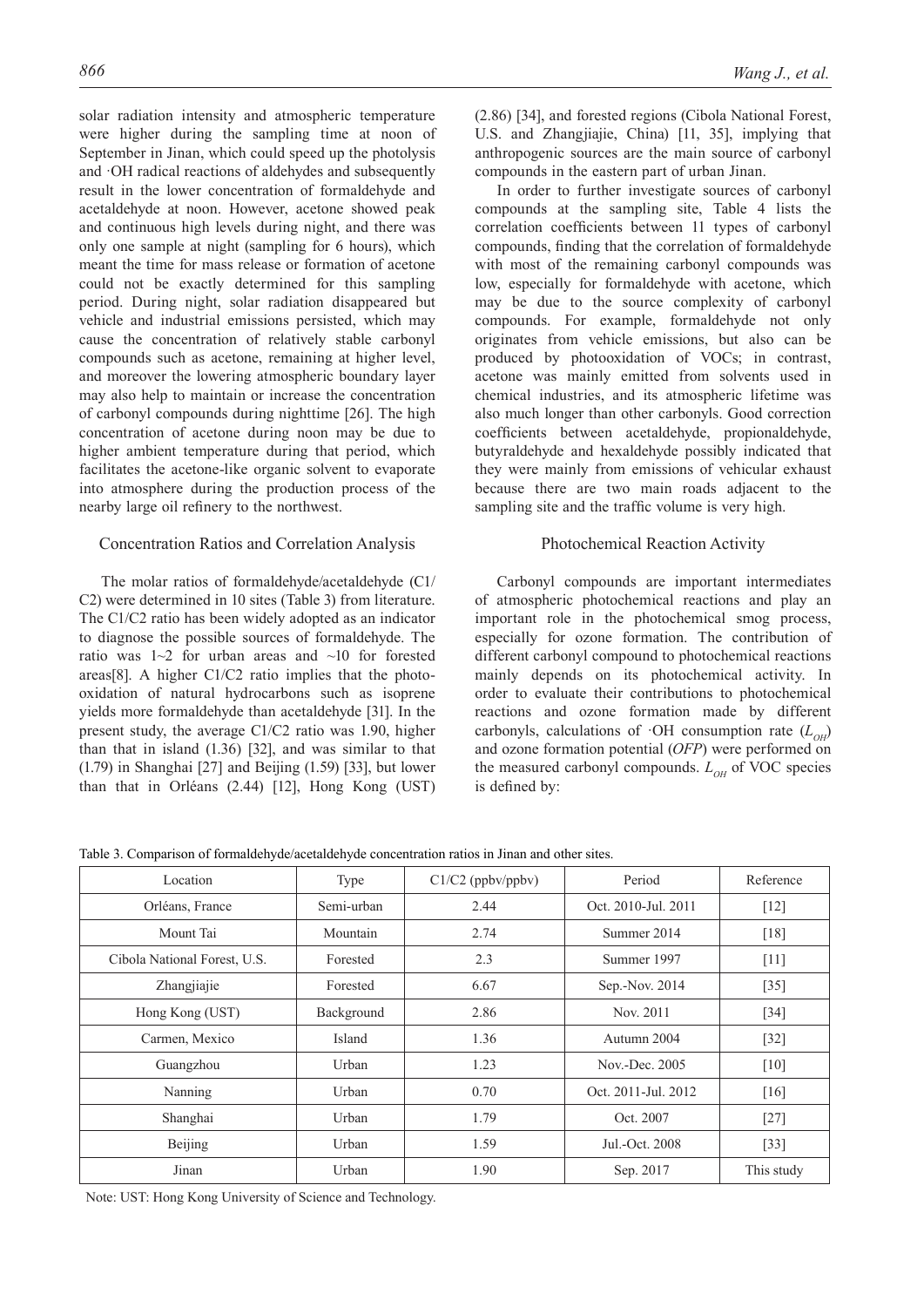| Compounds                     | 1         | 2           | 3         | $\overline{4}$ | 5            | 6            | $\tau$   | 8        | 9         | 10    | 11 |
|-------------------------------|-----------|-------------|-----------|----------------|--------------|--------------|----------|----------|-----------|-------|----|
| Formaldehyde (1)              | 1         |             |           |                |              |              |          |          |           |       |    |
| Acetaldehyde (2)              | $0.310**$ | 1           |           |                |              |              |          |          |           |       |    |
| Acetone $(3)$                 | $-0.050$  | $-0.094$    |           |                |              |              |          |          |           |       |    |
| Propionaldehyde (4)           | 0.244     | $0.757**$   | $0.377**$ | $\mathbf{1}$   |              |              |          |          |           |       |    |
| Butyraldehyde (5)             | 0.047     | $0.519**$   | $0.397*$  | $0.473**$      | $\mathbf{1}$ |              |          |          |           |       |    |
| Valeraldehyde (6)             | 0.138     | $-0.048$    | $0.437*$  | 0.512          | 0.319        | $\mathbf{1}$ |          |          |           |       |    |
| Isovaleraldehyde (7)          | $-0.070$  | 0.072       | 0.076     | 0.273          | 0.150        | $-0.466$     |          |          |           |       |    |
| Hexaldehyde (8)               | $0.301**$ | $0.666$ **  | $0.259**$ | $0.327*$       | $0.608**$    | $-0.044$     | 0.030    | 1        |           |       |    |
| Benzaldehyde (9)              | $-0.320*$ | $-0.366$ ** | 0.213     | $-0.273$       | $0.288*$     | 0.415        | $-0.075$ | $-0.178$ | 1         |       |    |
| 2,4-dimethylbenzaldehyde (10) | $-0.146$  | $-0.297**$  | 0.043     | $-0.303*$      | $-0.087$     | 0.061        | $-0.282$ | $-0.136$ | $0.581**$ | 1     |    |
| o-tolualdehyde (11)           | $-0.196*$ | 0.011       | $0.315**$ | $0.302*$       | $0.492**$    | 0.253        | 0.193    | 0.050    | $0.283*$  | 0.161 |    |

Table 4. Correlations of carbonyl compounds in the ambient air of Jinan city.

Note: \*\* Correlation is significant at the 0.01 level (2-tailed).

\* Correlation is significant at the 0.05 level (2-tailed).

$$
L_{OH} = [VOC]_i \times K_i^{OH} \tag{1}
$$

…where [*VOC*]*<sup>i</sup>* is the molecule concentration of VOC species *i* (molecule/cm<sup>3</sup>) and  $K_i^{OH}$  denotes the rate constant (unit: cm<sup>3</sup>/(molecule s)) of  $[VOC]$ <sub>*i*</sub> reacting with hydroxyl radicals at 298 K with values from Atkinson's work [36, 37]. The following equation was used to calculate the contribution to  $O_3$  formation by individual carbonyl:

$$
OFP = [VOC]_i \times MIRi \tag{2}
$$

…where *MIRi* coefficients were taken from Carter [38- 40]. Table 1 summarized *OFP* and  $L_{\alpha\mu}$  of atmospheric carbonyl compounds in the sampling site of Jinan. Isovaleraldehyde, acetaldehyde, butyraldehyde and formaldehyde played major roles in ·OH removal, together accounting for 80% of the total ·OH removal by carbonyls, while the  $L_{OH}$  of other measured carbonyls were much lower (some of which can even be negligible). Formaldehyde, acetaldehyde, butyraldehyde, isovaleraldehyde and propionaldehyde were the top five species that contributed 89% to the total ozone formation potentials. The *OFP* value of benzaldehyde was negative  $(-0.27 \mu g/m^3)$ , which meant it had negative effects on the generation of ozone. Based on the above analysis, formaldehyde, acetaldehyde, butyraldehyde and isovaleraldehyde were four key active species among the measured carbonyl compounds in Jinan in terms of photochemical reaction activity. In addition, the role of propionaldehyde cannot be ignored due to its relatively high  $L_{OH}$  and *OFP*, which were lower than those of the four key carbonyls mentioned above but still much higher than those of the remaining 9 kinds of carbonyls.

# **Conclusions**

Fourteen types of carbonyl compounds, including formaldehyde, acetaldehyde, acetone, butyraldehyde, benzaldehyde, o-tolualdehyde, hexaldehyde, 2,4-dimethylbenzaldehyde, propionaldehyde, valeraldehyde, isovaleraldehyde, m-tolualdehyde, crotonaldehyde and acrolein, were first measured in Jinan, China, in September 2017 for three continuous weeks at a high time resolution of 3 hours. Acetone, formaldehyde and acetaldehyde were determined to be the three most abundant carbonyls, accounting for 68.79% of total measured carbonyls. Diurnal variations suggested that vehicle emissions were an important contributor to some major aldehydes. The C1/C2 ratio indicated that anthropogenic sources were the main source of carbonyl compounds in the eastern urban area of Jinan. The correlation coefficients between carbonyl compounds were low, implying that they had different sources. Among all the measured carbonyls, formaldehyde, acetaldehyde, butyraldehyde and isovaleraldehyde not only played an important role in the ·OH reactions, but also made a major contribution to ozone formation.

#### **Acknowledgements**

This work was funded by the Natural Science Foundation of China (Nos. 41305124, 41205093), the Opening Project of Shanghai Key Laboratory of Atmospheric Particle Pollution and Prevention (No. FDLAP18005) and the National Key Research & Development Program of the Ministry of Science and Technology of China (No. 2016YFE0112200). We also thank the Co-Innovation Center for Green Building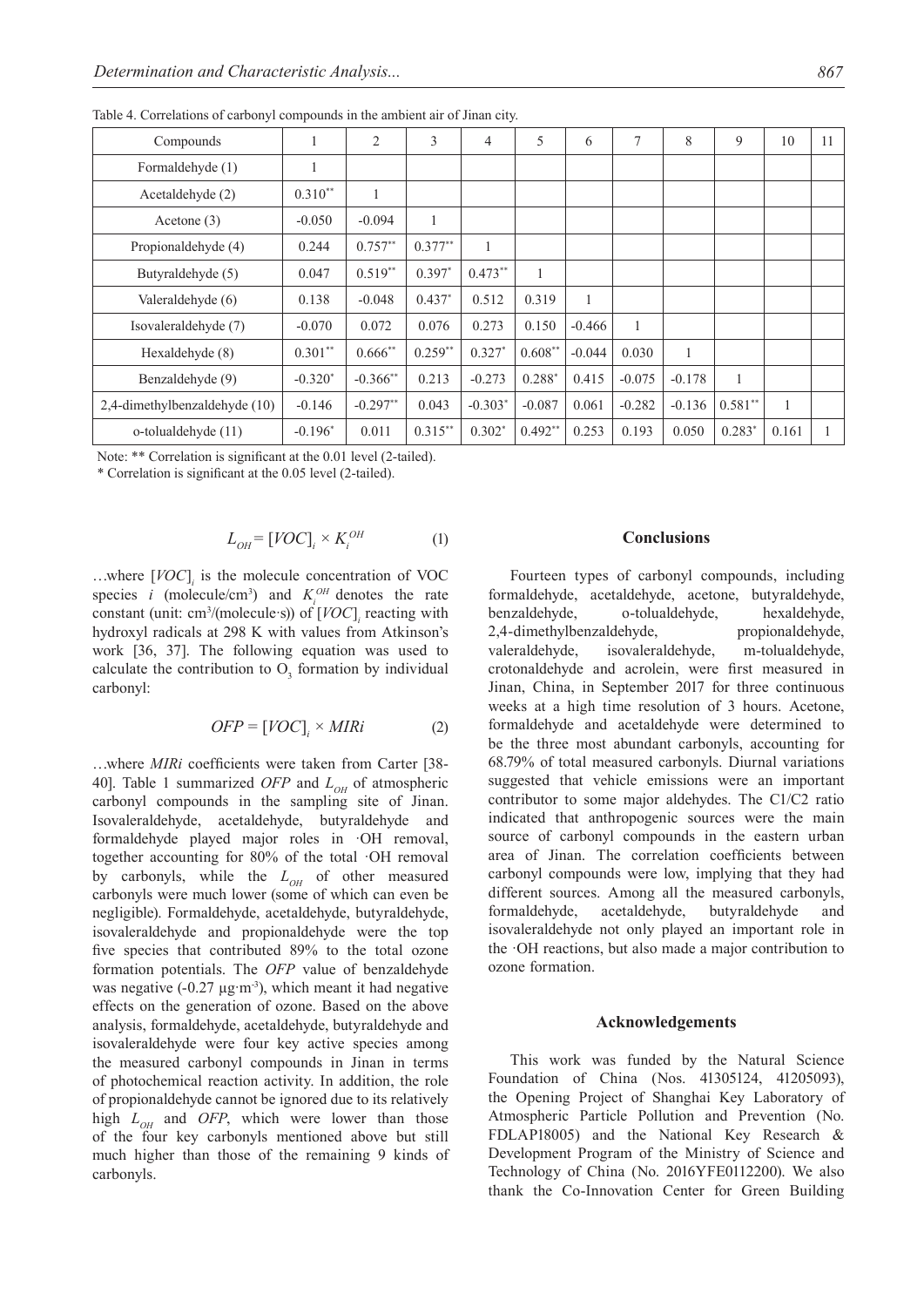of Shandong Province, the Key Laboratory of Renewable Energy Utilization Technologies in the Building of Ministry of Education (No. X18027Z) and the Jinan Academy of Environmental Sciences for their great support.

# **Conflict of Interest**

The authors declare no conflict of interest.

#### **References**

- 1. ATKINSON R. Atmospheric chemistry of VOCs and NOx. Atmospheric Environment, **34** (12-14), 2063, **2000**.
- 2. WANG M., CHEN W.T., SHAO M., LU S.H., ZENG L.M., HU M. Investigation of carbonyl compound sources at a rural site in the Yangtze River Delta region of China. Journal of Environmental Sciences, **28**, 128, **2015**.
- 3. LU K.D., ROHRER F., HOLLAND F., FUCHS H., BOHN B., BRAUERS T., CHANG C.C., HASELER R., HU M., KITA K., KONDO Y., LI X., LOU S.R., NEHR S., SHAO M., ZENG L.M., WAHNER A., ZHANG Y.H., HOFZUMAHAUS A. Observation and modelling of OH and  $HO_2$  concentrations in the Pearl River Delta 2006: a missing OH source in a VOC rich atmosphere. Atmospheric Chemistry and Physics, **12** (3), 1541, **2012**.
- 4. RYERSON T.B., TRAINER M., HOLLOWAY J.S., PARRISH D.D., HUEY L.G., SUEPER D.T., FROST G.J., DONNELLY S.G., SCHAUFFLER S., ATLAS E.L., KUSTER W.C., GOLDAN P.D., HUBLER G., MEAGHER J.F., FEHSENFELD F.C. Observations of ozone formation in power plant plumes and implications for ozone control strategies. Science, **292** (5517), 719, **2001**.
- 5. KIM K.H., HONG Y.J., PAL R., JEON E.C., KOO Y.S., SUNWOO Y. Investigation of carbonyl compounds in air from various industrial emission sources. Chemosphere, **70** (5), 807, **2008**.
- 6. IARC. Monographs on the evaluation of carcinogenic risks to humans. **2004**.
- 7. LUI K.H., DAI W.T., CHAN C.S., TIAN L., NING B.F., ZHOU Y., SONG X., WANG B., LI J., CAO J.J., LEE S.C. HO K.F. Cancer risk from gaseous carbonyl compounds in indoor environment generated from household coal combustion in Xuanwei, China. Environmental Science and Pollution Research, **24** (21), 17500, **2017**.
- 8. PANG X.B., MU Y.J. Seasonal and diurnal variations of carbonyl compounds in Beijing ambient air. Atmospheric Environment, **40** (33), 6313, **2006**.
- 9. MU Y.J., PANG X.B., QUAN J.N., ZHANG X.S. Atmospheric carbonyl compounds in Chinese background area: A remote mountain of the Qinghai-Tibetan Plateau. Journal of Geophysical Research, **112**, D22302, **2007**.
- 10. LUE H.X., CAI Q.Y., WEN S., Chi Y.G., GUO S.J., SHENG G.Y., FU J.M., ANTIZAR-LADISLAO B. Carbonyl compounds in the ambient air of hazy days and clear days in Guangzhou, China. Atmospheric Research, **94** (3), 363, **2009**.
- 11. VILLANUEVA-FIERRO I., POPP C.J., MARTIN R.S. Biogenic emissions and ambient concentrations of hydrocarbons, carbonyl compounds and organic acids from ponderosa pine and cottonwood trees at rural and forested

sites in Central New Mexico. Atmospheric Environment, **38** (2), 249, **2004**.

- 12. JIANG Z.H., GROSSELIN B., DAELE V., MELLOUKI A., MU Y.J. Seasonal, diurnal and nocturnal variations of carbonyl compounds in the semi-urban environment of Orléans, France. Journal of Environmental Sciences, **40**, 84, **2016**.
- 13. ZHANG G.Q., WANG N., JIANG X.J., ZHAO Y. Characterization of ambient volatile organic compounds (VOCs) in the area adjacent to a petroleum refinery in Jinan, China. Aerosol and Air Quality Research, **17** (4), 944, **2017**.
- 14. LIU Z.C., LI N., WANG N. Characterization and source identification of ambient VOCs in Jinan, China. Air Quality Atmosphere and Health, **9** (3), 285, **2015**.
- 15. USEPA. Compendium of Methods for the Determination of Toxic Organic Compounds in Ambient Air Second Edition: Compendium Method TO-11A Determination of Formaldehyde in Ambient Air Using Adsorbent Cartridge Followed by High Performance Liquid Chromatography (HPLC). (Active Sampling Methodology). **1999**.
- 16. GUO S.J., CHEN M., TAN J.H. Seasonal and diurnal characteristics of atmospheric carbonyls in Nanning, China. Atmospheric Research, **169**, 46, **2016**.
- 17. DAI W.T., HO S.S.H., HO K.F., LIU W.D., CAO J.J., LEE S.C. Seasonal and diurnal variations of mono- and dicarbonyls in Xi'an, China. Atmospheric Research, **113**, 102, **2012**.
- 18. YANG X., XUE L.K., YAO L., LI Q.Y., WEN L., ZHU Y.H., CHEN T.S., WANG X.F., YANG L.X., WANG T., LEE S.C., CHEN J.M., WANG W.X. Carbonyl compounds at Mount Tai in the North China Plain: Characteristics, sources, and effects on ozone formation. Atmospheric Research, **196**, 53, **2017**.
- 19. SEINFELD J.H., PANDIS S.N. Atmospheric Chemistry and Physics: From Air Pollution to Climate Change (3rd Edition). New York: John Wiley & Sons, **2016**.
- 20. LING Z.H., GUO H., CHEN G.X., LAM S.H.M., FAN S.H.M. Formaldehyde and acetaldehyde at different elevations in mountainous areas in Hong Kong. Aerosol and Air Quality Research, **16** (8), 1868, **2016**.
- 21. VILLANUEVA F., TAPIA A., NOTARIO A., ALBALADEJO J., MART NEZ E. Ambient levels and temporal trends of VOCs, including carbonyl compounds, and ozone at Cabañeros National Park border, Spain. Atmospheric Environment, **85**, 256, **2014**.
- 22. HO K.F., HO S.S.H., HUANG R.J., DAI W.T., CAO J.J., TIAN L.W., DENG W.J. Spatiotemporal distribution of carbonyl compounds in China. Environmental Pollution, **197**, 316, **2015**.
- 23. GUO S.J., CHEN M., HE X.L.,YANG W.W.,TAN J.H. Seasonal and diurnal characteristics of carbonyls in urban air in Qinzhou, China. Aerosol and Air Quality Research, **14** (6), 1653, **2014**.
- 24. GUO S.J., HE X.L., CHEN M., TAN J.H., WANG Y.H. Photochemical production of atmospheric carbonyls in a rural area in southern China. Archives of Environmental Contamination and Toxicology, **66** (4), 594, **2014**.
- 25. PANG X.B., LEE X. Temporal variations of atmospheric carbonyls in urban ambient air and street canyons of a mountainous city in Southwest China. Atmospheric Environment, **44** (17), 2098, **2010**.
- 26. ZHANG Y.J., MU Y.J., LIU J.F., MELLOUKI A. Levels, sources and health risks of carbonyls and BTEX in the ambient air of Beijing, China. Journal of Environmental Sciences, **24** (1), 124, **2012**.